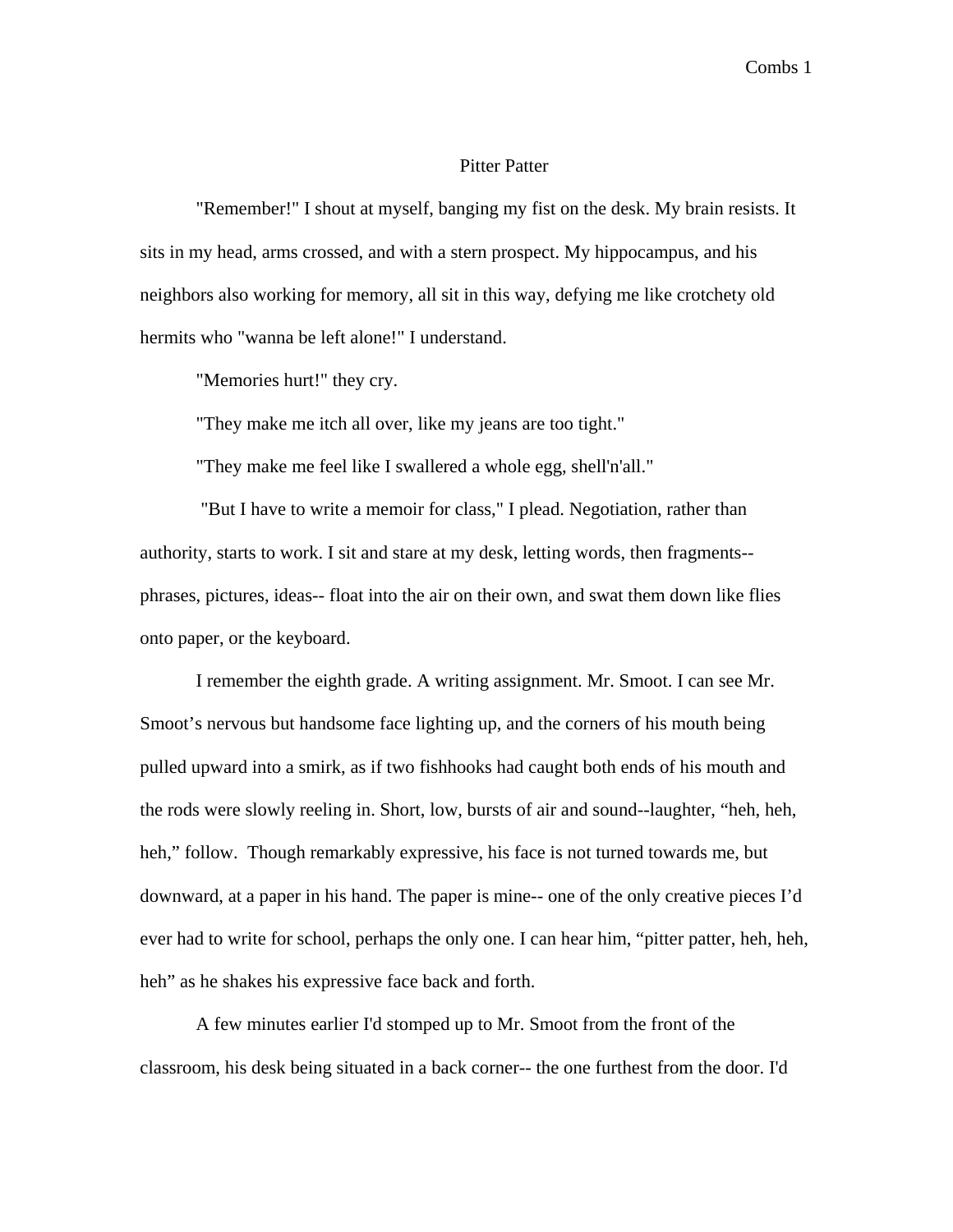politely commanded his attention, politely remonstrated him for making a mistake in correcting and grading my paper, and politely thrust forth my supporting evidence. In spite of my "politeness," I was scared. I was twelve. Behind the scene (though I stood facing him, my memory approaches the scene from a side angle) stands a group of boys whispering and laughing, mocking me I thought, just waiting for my forthcoming humiliation.

The Hermits, humphing intermittently as they tell their story, pause and catch my eyes swallowing them whole. Begrudging my menacing eagerness, Hippocampus offers something, pinching it between the edges of his two longest fingers, stretching his arm to its limit. It looks like a script, from which I'm told I can read the conclusion "for myself."

 Mr. Smoot, though a little taken aback, humbly admits to and apologizes for making a mistake (with another smirk), and immediately swivels towards his computer, changes your grade, and swivels back.

"Triumph!"

But Mr. Smoot isn't finished, I read.

 He flips over the pages of your paper until he reaches the first page, at which he gazes intently. Then, "brilliant" he says, barely audible, and still nodding and laughing. You don't remember much beyond that; besides the one word acknowledgment that someone is impressed with you. You blush. So does he, but it's a perpetual state of being for him, which surprisingly contrasts the dark deepness of his set, sinking eyes*.* You admired Mr. Smoot, probably because, for a moment, he'd admired you. You've always been a little vain. He saw you, you thought, really saw you. He saw something; a good phrase, descriptive diction, talent, potential. Or, at least, that's what you like to think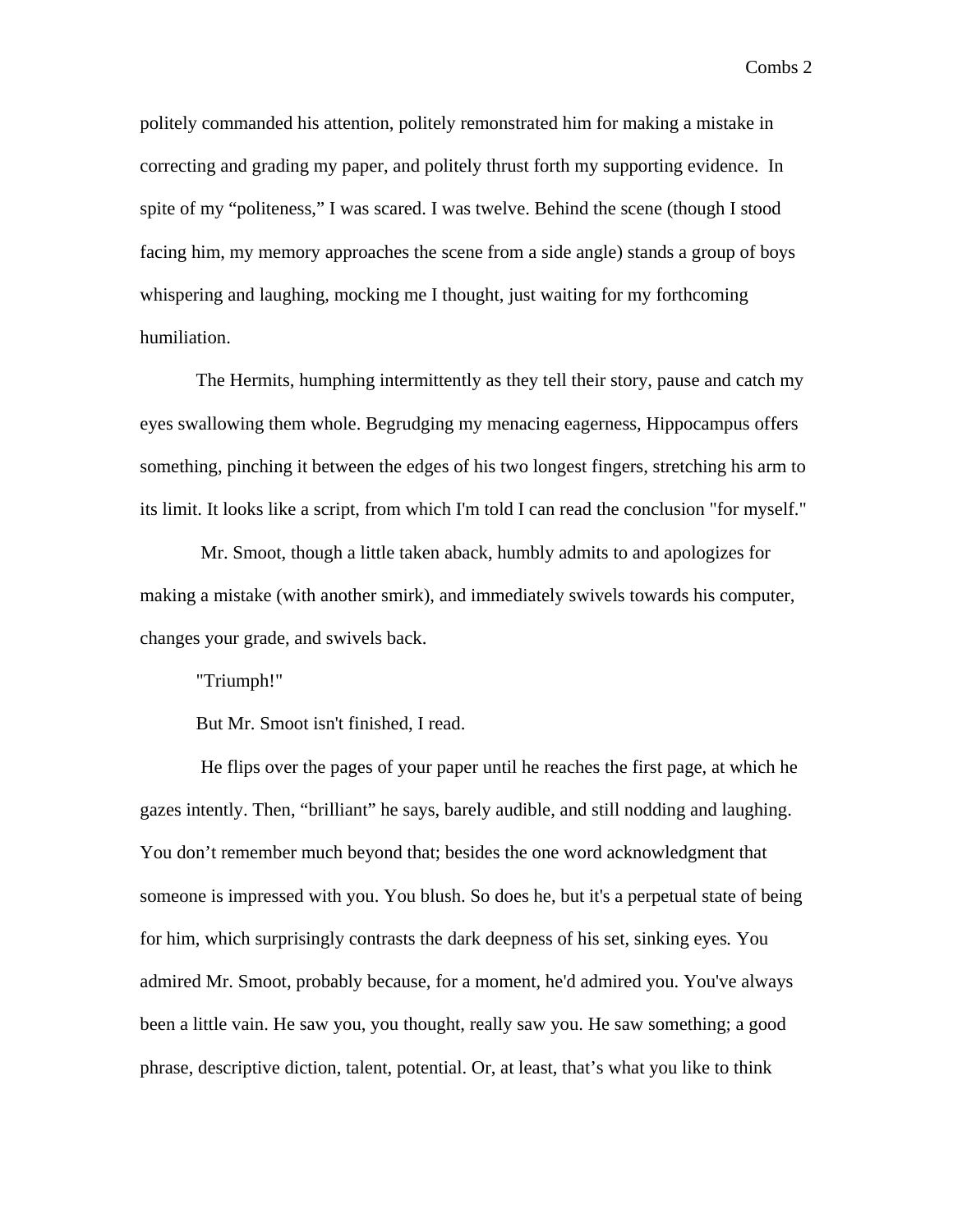now. In short, you were rewarded for challenging him, and complimented for your writing*.* You beam at the now sulking boys and melt them with the heat that radiates from you face, so shy the instant before, now, so proud.

As I write, the hermits adapt to my presence. Released from the silence of time and distance, their voices bubble, rush, and flow, smoothing over wrinkles and cracks. Finally, they've escaped from the insignificance in which I've donned them, to reminiscence, which is the blood that courses through them, warming vein and tissue.

 I remember the twelfth grade. I was seventeen. It was spring time. I'm sitting in the main office, waiting. Suddenly, I turn my head and Dr. Minxwell, my English teacher, is there. We strike up a conversation about my fast-approaching departure for college. She asks the question I've been asked so many times this year. Even genius can't escape the mundane.

"So, what are your plans for college?"

At the time, I'd taken a fancy to Shakespeare and the stage. So, I tell her about my plans to pursue acting, and how I'd been wanting, for a while now, to further whet my appetite with the Elizabethan verses I'd fallen in love with.

"Yeah."

she rasps energetically, nodding her head up and down. Her small, black-lash ornamented eyes widen, her forehead furrowing to make way for thin, arching eyebrows. It's as if she was channeling reserves of light power through those beady, bright greenishblue eyes. A Cheshire smile stretches out and over her face, reaching all the way up to her skeletal cheekbones.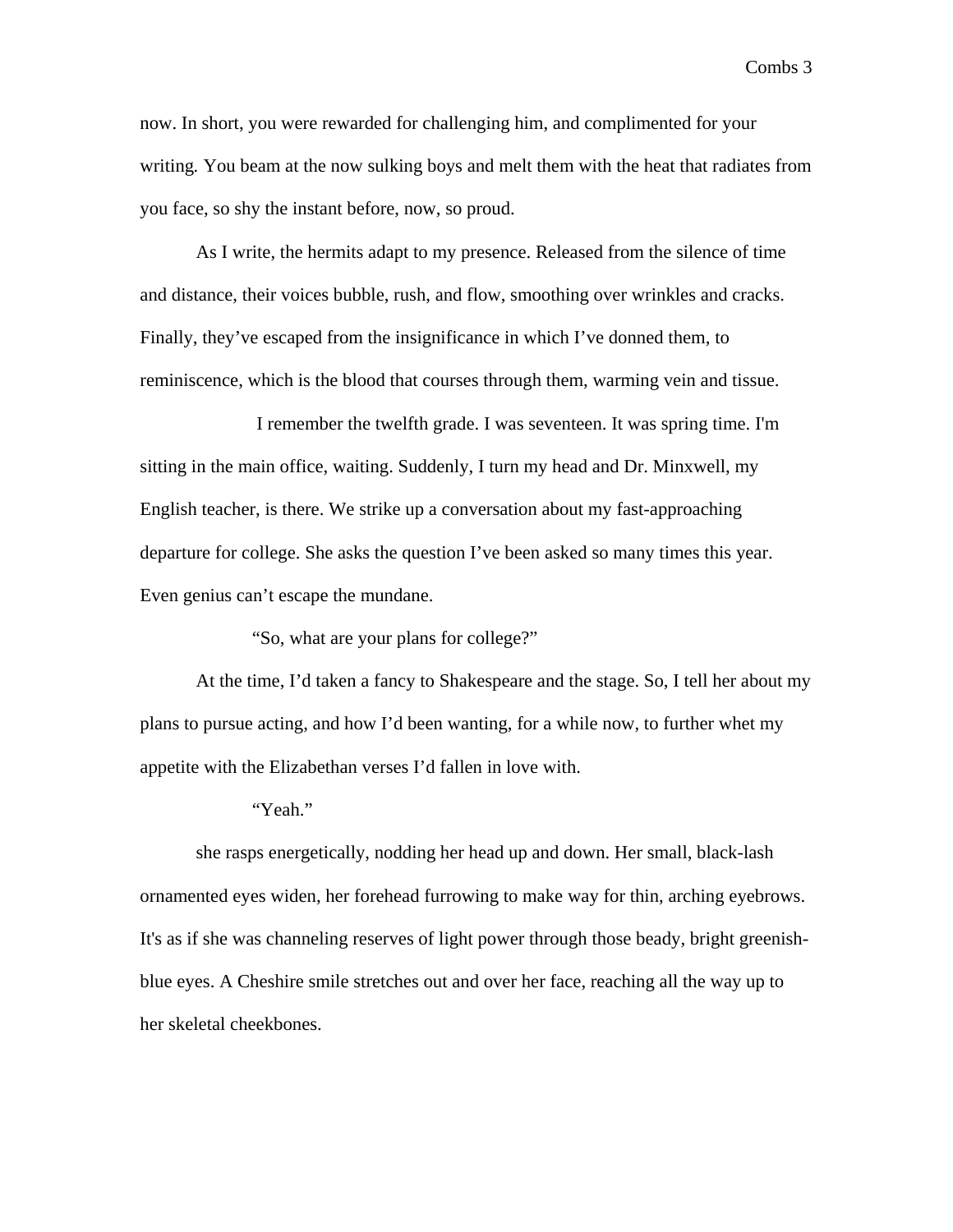The summer after I graduated from high school, I decided to organize my bedroom, which included my stuffed-full, tall, white bookshelves. The bottom shelf of one unit held mammoth, bindered "School Files," and so they'd been meticulously labeled the summer before-- before I'd been swept away by the chaos of concluding one life in exchange for another.

While pulling these mammoths off of the bottom-most shelf, I begin to flip through them. When I get to " $12<sup>th</sup>$  Grade English—Dr. Minxwell" I start to carefully sift through the many "English Logs" I'd written. I must have been compelled by some power, akin to curiosity but, I'd like to think, more cosmic. I stop, and read the margin notes I'd flown by, noting one: "I think when you were born, a star danced."

I've treasured these words and moments like children treasure skipping stones and old empty packets of pop rocks. They are my childhood prizes, though simple and few. I conserve the light power, the heat, the energy, to sustain myself

The hermits, their stiff joints, now well-oiled with life, whip their limbs into a frenzy of movement and they flee their porches, re-directing themselves, and concentrating their focus on one pulsing spot to which I have no choice but to follow. It appears to me, a garden.

The tall, purple irises first catch my eye, swaying slightly and majestically in a balmy, sensuous breeze. The daffodils are plentiful and ring like weird bells, nodding their heads back and forth, side to side, smiling unconsciously. Pansies trump through out the place sometimes daintily, sometimes with a grimace. Seed floats fat, but somehow light in the air along side equally fat bumble bees, who firmly clasp onto chalky chunks of pollen, planting and pollinating, pollinating and planting. Age is unrecognizable in a